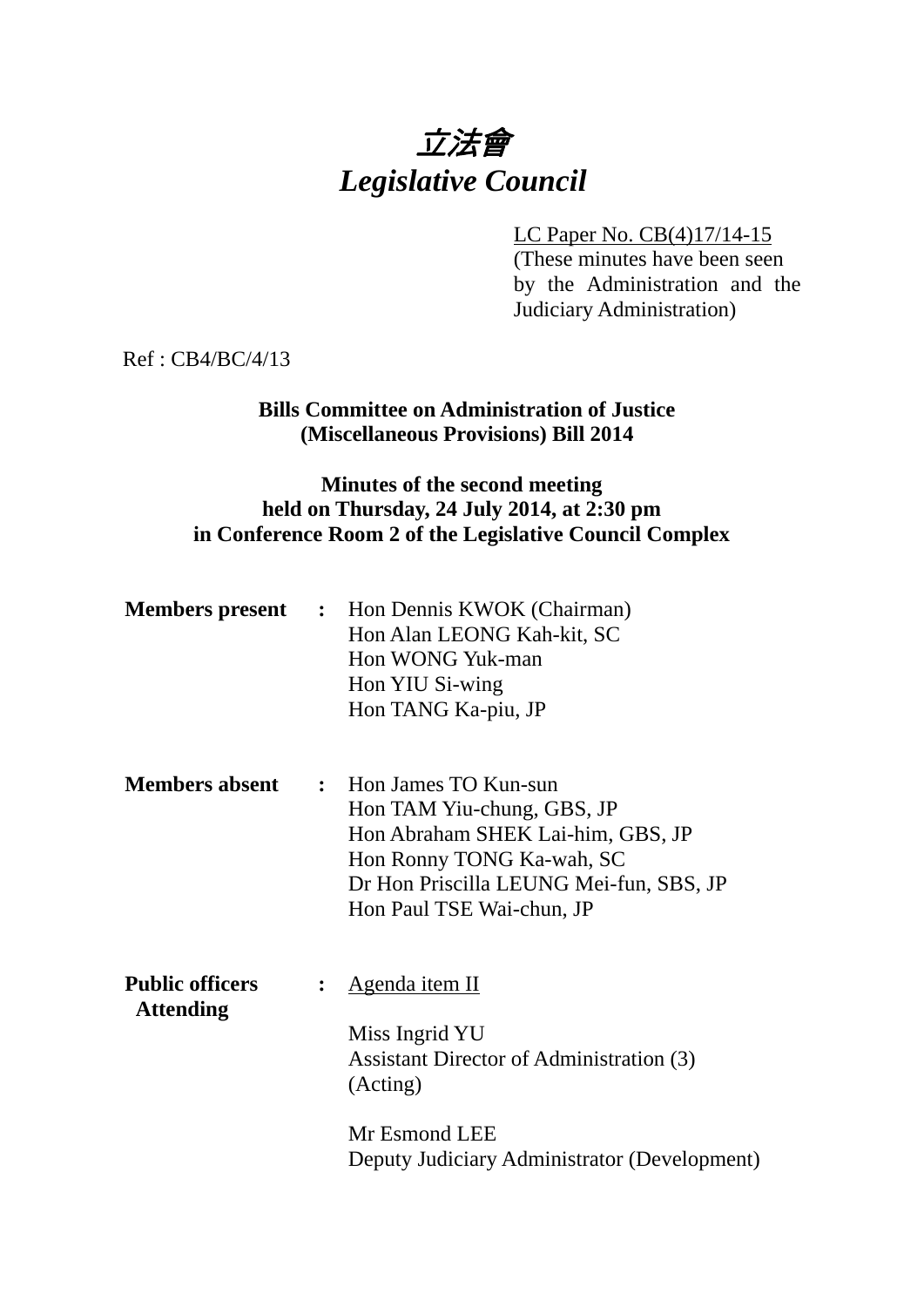|                                            | Ms Wendy CHEUNG<br><b>Assistant Judiciary Administrator (Development)</b><br>Miss Elaine NG<br><b>Senior Government Counsel</b><br>Ms Angie LI<br><b>Senior Government Counsel</b><br>Mr Henry CHAN<br><b>Government Counsel</b> |
|--------------------------------------------|----------------------------------------------------------------------------------------------------------------------------------------------------------------------------------------------------------------------------------|
| <b>Clerk in attendance :</b> Ms YUE Tin-po | Chief Council Secretary (4)3                                                                                                                                                                                                     |
| <b>Staff in attendance : Mr Bonny LOO</b>  | <b>Assistant Legal Adviser 3</b><br>Mr Joey LO<br>Senior Council Secretary (4)3                                                                                                                                                  |

#### Action

### **I. Confirmation of minutes of meeting**

LC Paper No.  $CB(4)955/13-14$  -- Minutes of meeting held on 3 June 2014

The minutes of the meeting held on 3 June 2014 were confirmed.

# **II. Meeting with the Administration and the Judiciary Administration**

- (LC Paper No.  $CB(4)828/13-14(01)$  -- List of follow-up actions arising from the discussion at the meeting on 3 June 2014
- LC Paper No.  $CB(4)947/13-14(01)$  -- Submission from the Law Society of Hong Kong dated 3 July 2014 (English version only)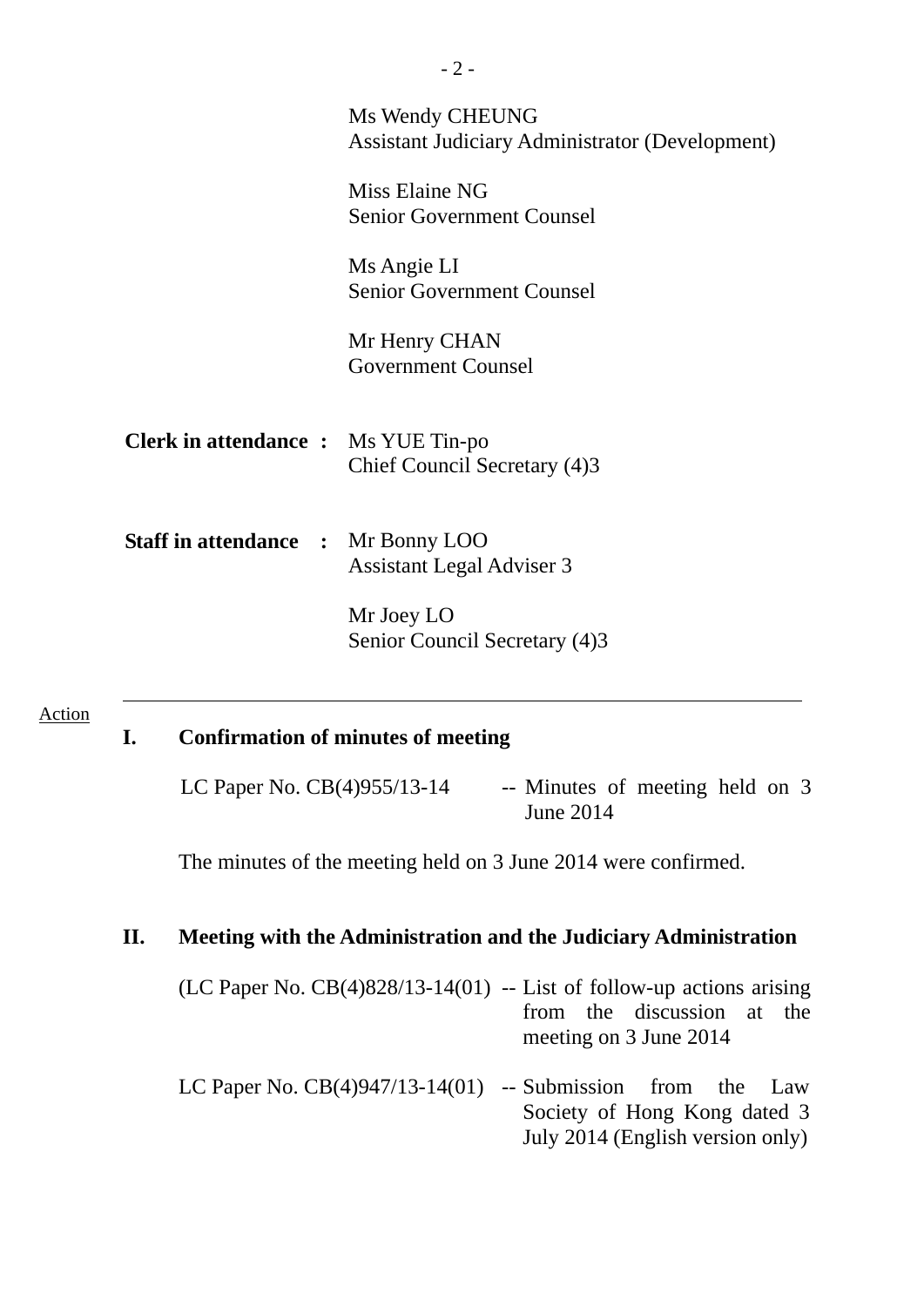LC Paper No. CB(4)947/13-14(02) -- Submission from the Labour Advisory Board dated 14 July 2014 (Chinese version only) LC Paper No. CB(4)960/13-14(01) -- Administration's response to submission from the Labour Advisory Board dated 14 July 2014 as set out in LC Paper No. CB(4)947/13-14(02) LC Paper No. CB(4)947/13-14(03) -- Submission from the Hong Kong Bar Association dated 18 July 2014 (English version only) LC Paper No.  $CB(3)582/13-14$  -- The Bill File Ref.: SC/CR/2/1/65 PT11 -- Legislative Council Brief issued by the Administration Wing of the Chief Secretary for Administration's Office and Judiciary Administration LC Paper No. LS51/13-14 -- Legal Service Division Report LC Paper No.  $CB(4)690/13-14(02)$  -- Marked-up copy of the Bill prepared by the Legal Service Division (Restricted to members) LC Paper No. CB(4)690/13-14(04) -- Assistant Legal Adviser's letter dated 23 May 2014 to the Administration LC Paper No. CB(4)818/13-14(01) -- Administration's reply dated 13 June 2014 to Assistant Legal Adviser's letter dated 23 May 2014 LC Paper No. CB(4)690/13-14(03) -- Paper on Administration of Justice (Miscellaneous Provisions) Bill 2014 prepared by the Legislative Council Secretariat (Background brief))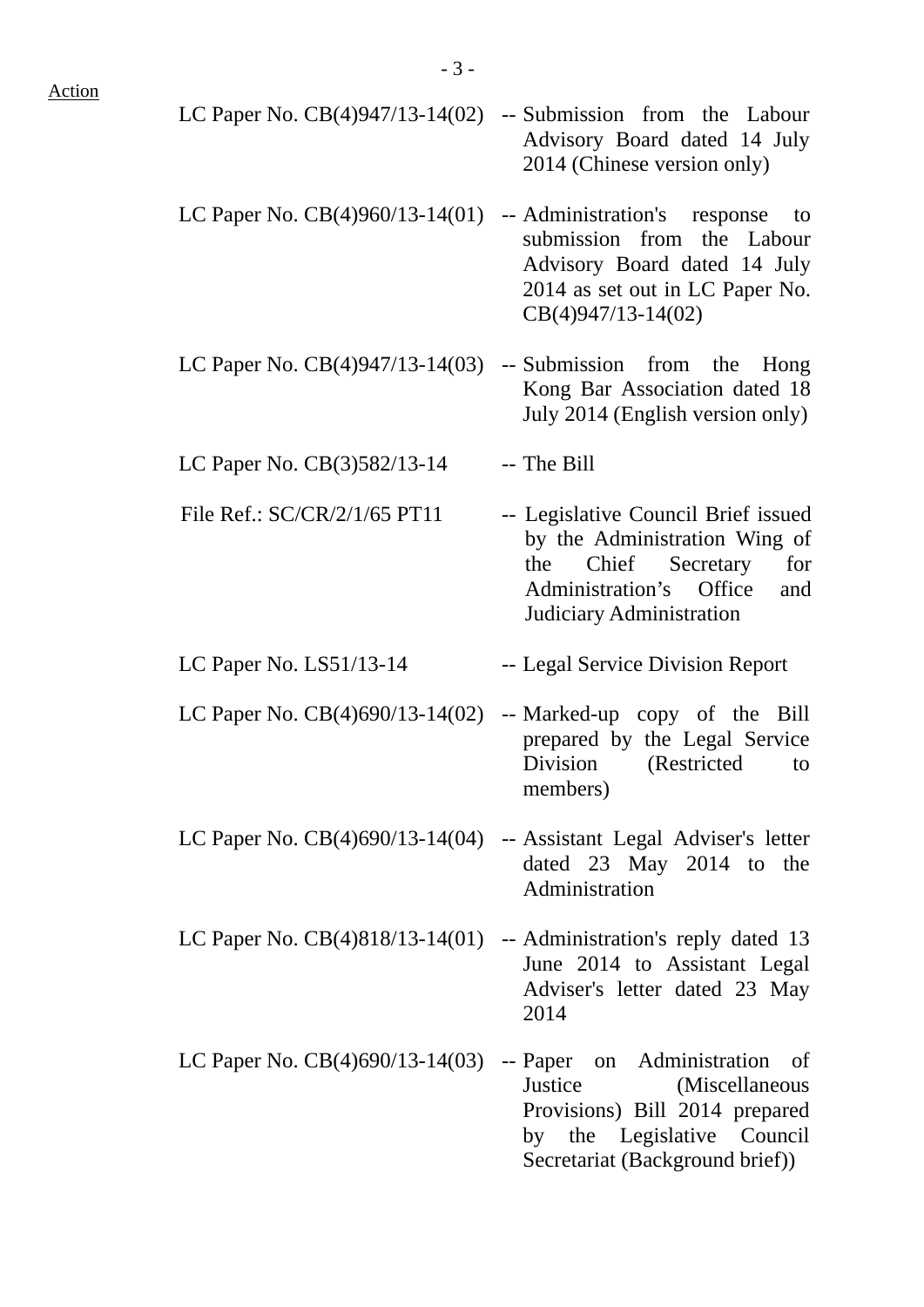Discussion

2. The Bills Committee deliberated (Index of proceedings attached at **Appendix**).

Follow-up actions to be taken by the Administration and the Judiciary Administration

- 3. The Judiciary Administration was requested to provide the following information:
	- (a) whether the proposed amendment to rule 12(2) of the Labour Tribunal (General) Rules (Cap. 25 sub. leg. A) to remove the 12-month limitation on registration of awards or orders in the District Court (Clause 17 of the Bill) would enable an employee to claim wage in arrears from an employer who had served out a bankruptcy order after four years; and
	- (b) the circumstances and precedent cases the Labour Tribunal would make/made an order for security for the payment of an award or order against an employee.
- 4. The Judiciary Administration was also requested to:
	- (a) reconsider the drafting of the proposed revised definition of "live television link" in section 79A of the Criminal Procedure Ordinance ("CPO") (Cap. 221) to the effect that the Criminal Court Users' Committee's consent should be obtained before any facilities, regardless of the technology used, could be introduced by the Judiciary in the evidence-taking process by live television links for criminal proceedings;
	- (b) consider aligning the two different renditions of the conjunction "and", namely "和" and "並", in the Chinese version of the proposed amendments to paragraphs (a)(i) and (ii) of the definition of "live television link" in section 79A of the CPO;
	- (c) consider aligning the textual difference between the Chinese version and the English version of paragraph (a)(ii) in the proposed revised definition of "live television link" in section 79A of the CPO, in that the conjunction " $\mathbb{R}$ " was used between paragraphs (a)(ii) and (b) in the Chinese version but "and" was not used in the English version, and review the Chinese and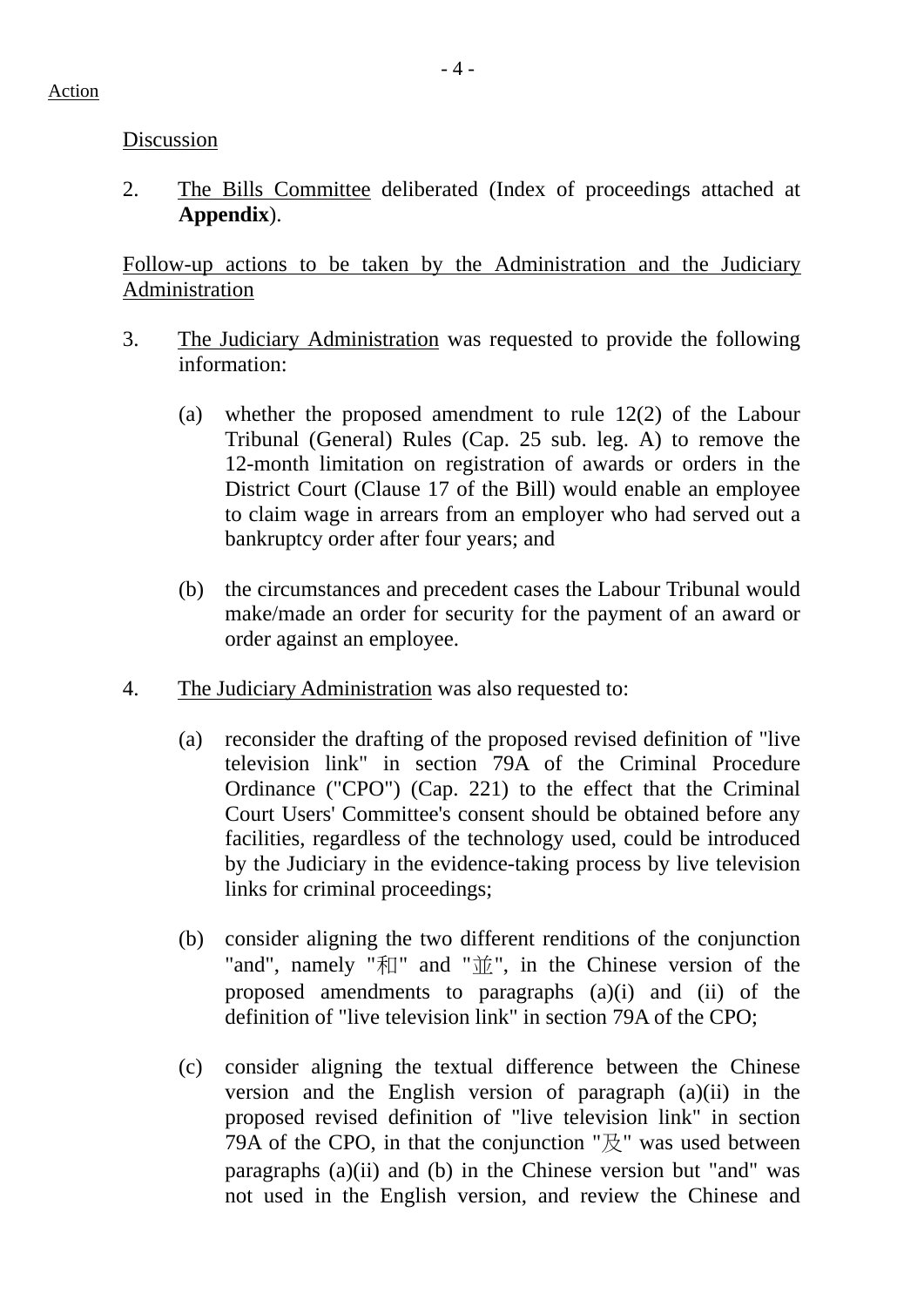Action

English versions of the whole revised definition of "live television link" in section 79A for any similar textual inconsistencies;

- (d) consider setting out by way of a Practice Direction the relevant factors that should be considered by District Judges when deciding whether they should deliver the reasons for the verdict orally or in writing under the proposed amendment to section 80(2) of the District Court Ordinance ("DCO") (Cap. 336); and
- (e) consider stipulating in the proposed section 80(6) of the DCO that the Court must make a copy of the reasons delivered in writing available for public inspection on the website of the Judiciary, and that the requirements under the proposed section 80(6) (a) to (c) (together with that relating to publication on the Judiciary's website) should also apply to the reasons delivered orally and reduced to writing within 21 days after the hearing or trial under the proposed section 80(4).

### **III. Any other business**

5. There being no other business, the meeting ended at 4:00 pm.

Council Business Division 4 Legislative Council Secretariat 9 October 2014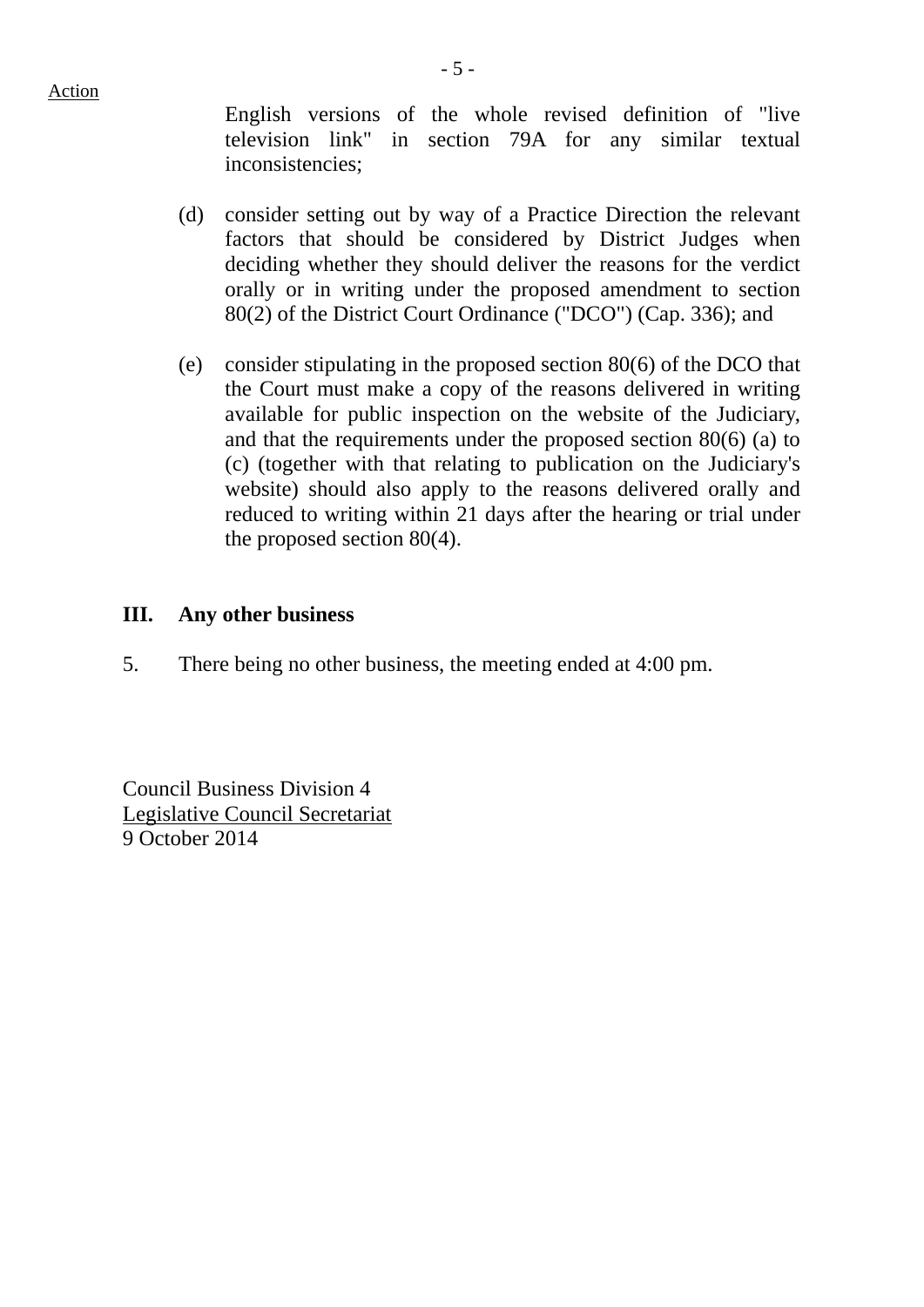#### **Proceedings of the second meeting of Bills Committee on Administration of Justice (Miscellaneous Provisions) Bill 2014 on Thursday, 24 July 2014, at 2:30 pm in Conference Room 2 of the Legislative Council Complex**

| <b>Time</b><br>marker | <b>Speaker</b>                                     | Subject(s)                                                                                                                                                                                                                                                                                                                                                                                                                                                                                                                                                                                                                                                                                                                                                                                                                                                                                                                                                                                                                                                                                                                                                                                                                                                                                                                                                                                                                                                                 | <b>Action</b><br>required |
|-----------------------|----------------------------------------------------|----------------------------------------------------------------------------------------------------------------------------------------------------------------------------------------------------------------------------------------------------------------------------------------------------------------------------------------------------------------------------------------------------------------------------------------------------------------------------------------------------------------------------------------------------------------------------------------------------------------------------------------------------------------------------------------------------------------------------------------------------------------------------------------------------------------------------------------------------------------------------------------------------------------------------------------------------------------------------------------------------------------------------------------------------------------------------------------------------------------------------------------------------------------------------------------------------------------------------------------------------------------------------------------------------------------------------------------------------------------------------------------------------------------------------------------------------------------------------|---------------------------|
|                       | Agenda item I – Confirmation of minutes of meeting |                                                                                                                                                                                                                                                                                                                                                                                                                                                                                                                                                                                                                                                                                                                                                                                                                                                                                                                                                                                                                                                                                                                                                                                                                                                                                                                                                                                                                                                                            |                           |
| $001145 -$<br>001155  | Chairman                                           | Confirmation of minutes of the meeting held on 3<br>June 2014                                                                                                                                                                                                                                                                                                                                                                                                                                                                                                                                                                                                                                                                                                                                                                                                                                                                                                                                                                                                                                                                                                                                                                                                                                                                                                                                                                                                              |                           |
|                       |                                                    | Agenda item II - Meeting with the Administration and the Judiciary Administration                                                                                                                                                                                                                                                                                                                                                                                                                                                                                                                                                                                                                                                                                                                                                                                                                                                                                                                                                                                                                                                                                                                                                                                                                                                                                                                                                                                          |                           |
| $001156 -$            | Chairman                                           | Discussion on the submissions received from the                                                                                                                                                                                                                                                                                                                                                                                                                                                                                                                                                                                                                                                                                                                                                                                                                                                                                                                                                                                                                                                                                                                                                                                                                                                                                                                                                                                                                            |                           |
| 001600                | Judiciary Administration<br>Mr TANG Ka-piu         | Law Society of Hong Kong ("LawSo"), Hong Kong<br>Bar Association ("HKBA") and the Labour<br>Advisory Board.                                                                                                                                                                                                                                                                                                                                                                                                                                                                                                                                                                                                                                                                                                                                                                                                                                                                                                                                                                                                                                                                                                                                                                                                                                                                                                                                                                |                           |
|                       |                                                    | The Chairman suggested and the Bills Committee<br>agreed that as the Judiciary Administration had yet<br>to provide the information on appeals to the Court<br>of Final Appeal ("CFA") requested by the Bills<br>Committee at the meeting on 3 June 2014 and the<br>"or otherwise" provision in section $22(1)(b)$ of the<br>Hong Kong Court of Final Appeal Ordinance<br>("HKCFAO") (Cap. 484), the Bill might be<br>scrutinized part by part, except for Part 5 (i.e.<br>abolition of the category of appeal as of right in<br>civil appeals) which needed to be further discussed<br>at the next meeting when the information provided<br>by the Judiciary Administration would be available.<br>The Judiciary Administration advised that as the<br>Panel on Administration of Justice and Legal<br>Services would follow up the issue of the proposal<br>of incorporating amendments to the Criminal<br>Procedure Ordinance (Cap. 221) to strengthen<br>privacy protection for victims and witnesses in fear<br>offence<br>the<br>Judiciary<br>sexual<br>cases,<br>1n<br>Administration did not consider it necessary to<br>pursue the matter in the context of the Bill. At the<br>request<br>of<br>the Chairman,<br>the<br>Judiciary<br>Administration would provide a written response in<br>this respect.<br>(Post-meeting note: The response provided<br>by the Judiciary Administration was issued<br>vide LC Paper No. CB(4)982/13-14(01) on 31<br>July 2014.) |                           |
|                       |                                                    | Noting the proposed amendment to rule $12(2)$ of the                                                                                                                                                                                                                                                                                                                                                                                                                                                                                                                                                                                                                                                                                                                                                                                                                                                                                                                                                                                                                                                                                                                                                                                                                                                                                                                                                                                                                       | The<br>Judiciary          |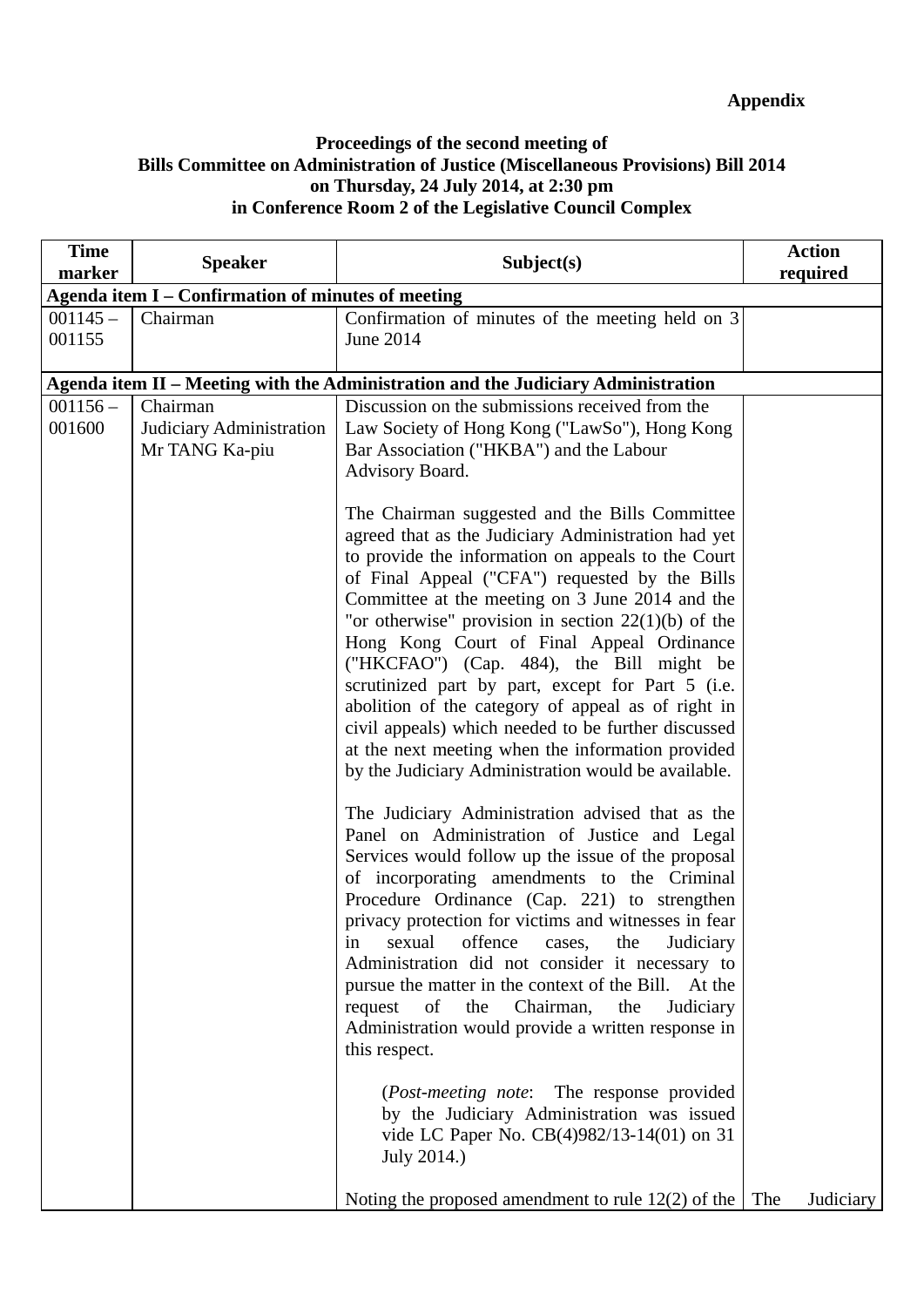| <b>Time</b><br>marker | <b>Speaker</b>                                                                            | Subject(s)                                                                                                                                                                                                                                                                                                                                                                                                                                                                                                                                                                                                                                                                                                                                                                                                                                                                                                                                                                                                                                                                                                                                                                                                                                            | <b>Action</b><br>required                                                                  |
|-----------------------|-------------------------------------------------------------------------------------------|-------------------------------------------------------------------------------------------------------------------------------------------------------------------------------------------------------------------------------------------------------------------------------------------------------------------------------------------------------------------------------------------------------------------------------------------------------------------------------------------------------------------------------------------------------------------------------------------------------------------------------------------------------------------------------------------------------------------------------------------------------------------------------------------------------------------------------------------------------------------------------------------------------------------------------------------------------------------------------------------------------------------------------------------------------------------------------------------------------------------------------------------------------------------------------------------------------------------------------------------------------|--------------------------------------------------------------------------------------------|
|                       |                                                                                           | Labour Tribunal (General) Rules (Cap. 25 sub. leg.<br>A) to remove the 12-month limitation on<br>registration of awards or orders in the District<br>Court, Mr TANG Ka-piu enquired if such an<br>amendment would enable an employee to claim<br>wage in arrears from an employer who had served<br>out a bankruptcy order after four years. Mr TANG<br>also noted that the proposed amendment to section<br>30 of the Labour Tribunal Ordinance (Cap. 25)<br>("LTO") appeared to suggest that the Labour<br>Tribunal might make an order for security for the<br>payment of an award or order against an employee.<br>He enquired about the circumstances and precedent<br>cases where an employee would be/was ordered by<br>the Labour Tribunal to give such security.                                                                                                                                                                                                                                                                                                                                                                                                                                                                             | Administration<br>to follow up as<br>paragraph<br>per<br>$3(a)$ and (b) of<br>the minutes. |
| $001601 -$<br>004100  | Chairman<br>Judiciary Administration<br>Administration<br>Mr Alan LEONG<br>Mr YIU Si-wing | Clause-by-clause examination of the Bill<br>Marked-up<br>version<br>(LC)<br>Paper<br>No.<br>$CB(4)690/13-14(02)$<br><u>Part <math>1</math> – Preliminary</u><br>Part 2 - Amendment to Criminal Procedure<br>Ordinance (Cap. 221)<br>Clause 3 – Section 79A amended (interpretation)<br>Discussion on the HKBA's concern about the<br>security issue arising from replacing the expression<br>"closed circuit television system" with "live<br>television link".<br>The Judiciary Administration advised that it would<br>not be advisable to prescribe in the definition of<br>"live television link" in section 79A or by<br>subsidiary legislation the endorsed technologies that<br>were considered suitable. The HKBA's concern<br>should<br>more<br>appropriately be<br>dealt with<br>administratively<br>through the<br>consultation<br>mechanism with the Criminal Court Users'<br>Committee, which was chaired by the Hon Mr<br>Justice Louis TONG, Judge of the Court of First<br>Instance of the High Court, and consisted of<br>representatives of the HKBA and LawSo among<br>others.<br>In response to Mr Alan LEONG's request, the<br>Judiciary Administration agreed to reconsider the<br>drafting of the proposed definition of "live | The<br>Judiciary<br>Administration<br>to follow up as                                      |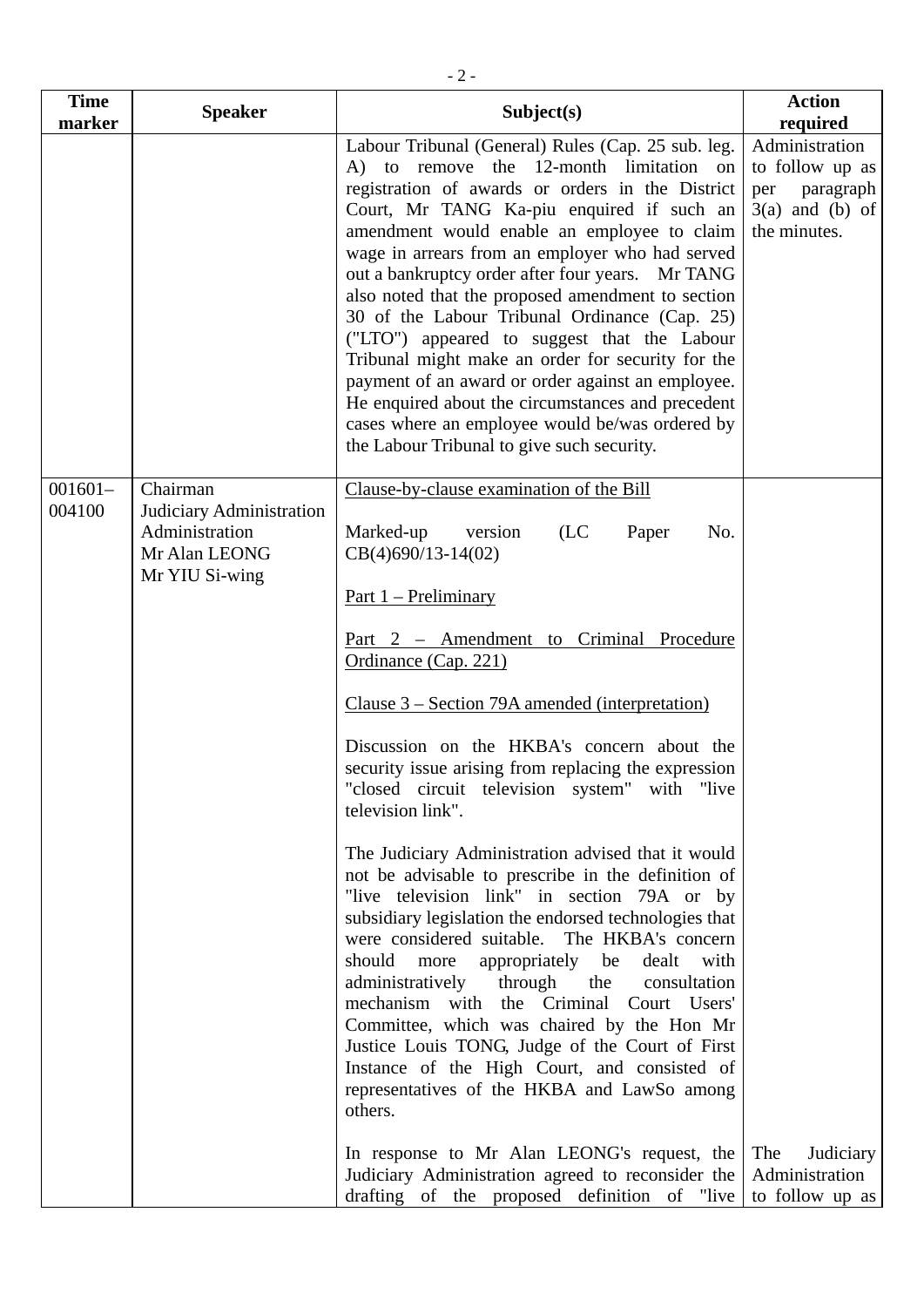| <b>Time</b><br>marker | <b>Speaker</b>                                                    | Subject(s)                                                                                                                                                                                                                                                                                                                                                                                      | <b>Action</b><br>required                                                                                                                  |
|-----------------------|-------------------------------------------------------------------|-------------------------------------------------------------------------------------------------------------------------------------------------------------------------------------------------------------------------------------------------------------------------------------------------------------------------------------------------------------------------------------------------|--------------------------------------------------------------------------------------------------------------------------------------------|
|                       |                                                                   | television link" in section 79A to the effect that the<br>Criminal Court Users' Committee's consent should<br>be obtained before any facilities, regardless of the<br>technology used, could be introduced by the<br>Judiciary in the evidence-taking process by live<br>television links for criminal proceedings.                                                                             | paragraph<br>per<br>4(a)<br>of<br>the<br>minutes.                                                                                          |
|                       |                                                                   | Mr YIU Si-wing's enquiry about the different<br>renditions of the conjunction "and", namely "和"<br>and " $\hat{\mathbb{U}}$ ", in the Chinese version of the proposed<br>amendments to paragraphs (a)(i) and (ii) of the<br>definition of "live television link" in the existing<br>section 79A.                                                                                                | Judiciary<br>The<br>Administration<br>and<br>the<br>Administration<br>to follow up as<br>paragraph<br>per<br>4(b)<br>of<br>the             |
|                       |                                                                   | Mr Alan LEONG's enquiry about the textual<br>difference between the Chinese version and the<br>English version of paragraph (a)(ii) of the proposed<br>definition of "live television link" in section 79A, in<br>that the conjunction " $\cancel{\mathbb{R}}$ " was used between<br>paragraphs $(a)(ii)$ and $(b)$ in the Chinese version but<br>"and" was not so used in the English version. | minutes.                                                                                                                                   |
|                       |                                                                   | The Chairman suggested that the Chinese and<br>English versions of the whole revised definition of<br>"live television link" in section 79A be reviewed for<br>any similar textual inconsistencies.                                                                                                                                                                                             | The<br>Judiciary<br>Administration<br>and<br>the<br>Administration<br>to follow up as<br>paragraph<br>per<br>4(c)<br>of<br>the<br>minutes. |
| $004101 -$<br>004700  | Chairman<br>Judiciary Administration                              | Part 3 – Amendments to Magistrates Ordinance<br>(Cap. 227)                                                                                                                                                                                                                                                                                                                                      |                                                                                                                                            |
|                       |                                                                   | Clause $4$ – Section 5AA amended (professional<br>qualifications of permanent magistrates)                                                                                                                                                                                                                                                                                                      |                                                                                                                                            |
|                       |                                                                   | Chairman's enquiry and the<br>The<br>Judiciary<br>Administration's response regarding whether a legal<br>officer in the Mainland or other non-common law<br>jurisdictions would become eligible to be appointed<br>a permanent magistrate if the relevant<br><b>as</b><br>requirements under section 5AA were satisfied.                                                                        |                                                                                                                                            |
| $004701 -$<br>011200  | Chairman<br>Mr WONG Yuk-man<br>Mr YIU Si-wing                     | Part 4 – Amendment to District Court Ordinance<br>(Cap. 336)                                                                                                                                                                                                                                                                                                                                    |                                                                                                                                            |
|                       | Judiciary Administration<br>Assistant Legal Adviser<br>3 ("ALA3") | Clause $5 -$ Section 80 amended (verdict)<br>Discussion as to whether amending section 80 of                                                                                                                                                                                                                                                                                                    |                                                                                                                                            |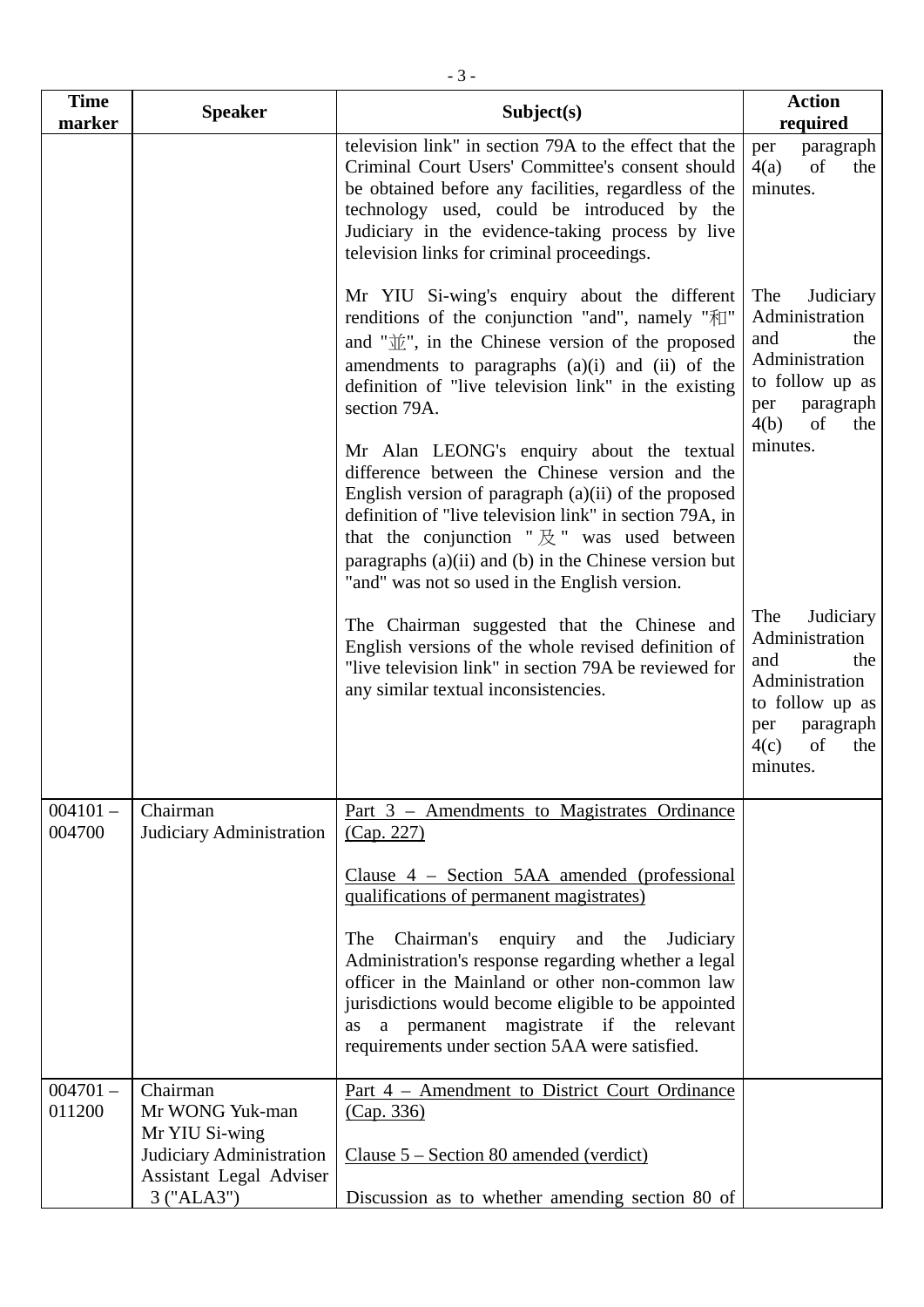| <b>Time</b><br>marker | <b>Speaker</b> | Subject(s)                                                                                                                                                                                                                                                                                                                                                                                                                                                                                                                                                                                                                                                                                      | <b>Action</b><br>required                                                                                  |
|-----------------------|----------------|-------------------------------------------------------------------------------------------------------------------------------------------------------------------------------------------------------------------------------------------------------------------------------------------------------------------------------------------------------------------------------------------------------------------------------------------------------------------------------------------------------------------------------------------------------------------------------------------------------------------------------------------------------------------------------------------------|------------------------------------------------------------------------------------------------------------|
|                       |                | the District Court Ordinance ("DCO") to allow<br>District Judges the flexibility to hand down the<br>reasons for verdicts and sentences in criminal<br>proceedings in writing direct would prejudice the<br>legal rights of the litigants.                                                                                                                                                                                                                                                                                                                                                                                                                                                      |                                                                                                            |
|                       |                | Mr WONG Yuk-man opined that in criminal<br>proceedings, open hearing was a basic human right,<br>and the handing down of verdict orally was an<br>integral part of open hearing. He also opined that<br>the Judiciary Administration should consider setting<br>out in section 80 of DCO the relevant factors that<br>should be considered by District Judges when<br>deciding whether they should deliver the reasons<br>for the verdict orally or in writing under the<br>proposed amendment to section 80.                                                                                                                                                                                   |                                                                                                            |
|                       |                | The Judiciary Administration advised that the<br>circumstances of each case might vary and each<br>case should be considered on its own merits. It<br>would be difficult to list all the relevant factors that<br>the court might consider in exercising the<br>discretion. The Judiciary Administration therefore<br>did not consider it appropriate to set out the factors<br>in the Bill as this would reduce the flexibility for a<br>District Judge to consider the best arrangements in<br>the light of all the circumstances of each case.<br>Nevertheless, the Judiciary Administration would<br>consider the feasibility of setting out the factors by<br>way of a Practice Direction. | Judiciary<br>The<br>Administration<br>to follow up as<br>paragraph<br>per<br>4(d)<br>of<br>the<br>minutes. |
|                       |                | Mr YIU Si-wing's enquiry and the Judiciary<br>Administration's response regarding whether the<br>will of the litigants would be taken into account in<br>the District Judge's decision on whether the reasons<br>for the verdict should be delivered orally or in<br>writing.                                                                                                                                                                                                                                                                                                                                                                                                                   |                                                                                                            |
|                       |                | The<br>Chairman's<br>enquiry<br>and the<br>Judiciary<br>Administration's<br>response<br>regarding<br>the<br>requirement to lodge a copy of the reasons for the<br>verdict in the High Court Library and the Registry<br>of the Court rather than uploading it onto the<br>website of the Judiciary.                                                                                                                                                                                                                                                                                                                                                                                             | The<br>Judiciary<br>Administration<br>to follow up as<br>paragraph<br>per<br>4(e)<br>of<br>the<br>minutes. |
|                       |                | ALA3's enquiry and the Judiciary Administration's<br>regarding<br>whether<br>the<br>proposed<br>response<br>requirements under the proposed section 80(6)<br>should also apply to those reasons delivered orally<br>and reduced to writing under the proposed section                                                                                                                                                                                                                                                                                                                                                                                                                           | The<br>Judiciary<br>Administration<br>to follow up as<br>paragraph<br>per<br>4(e)<br>of<br>the             |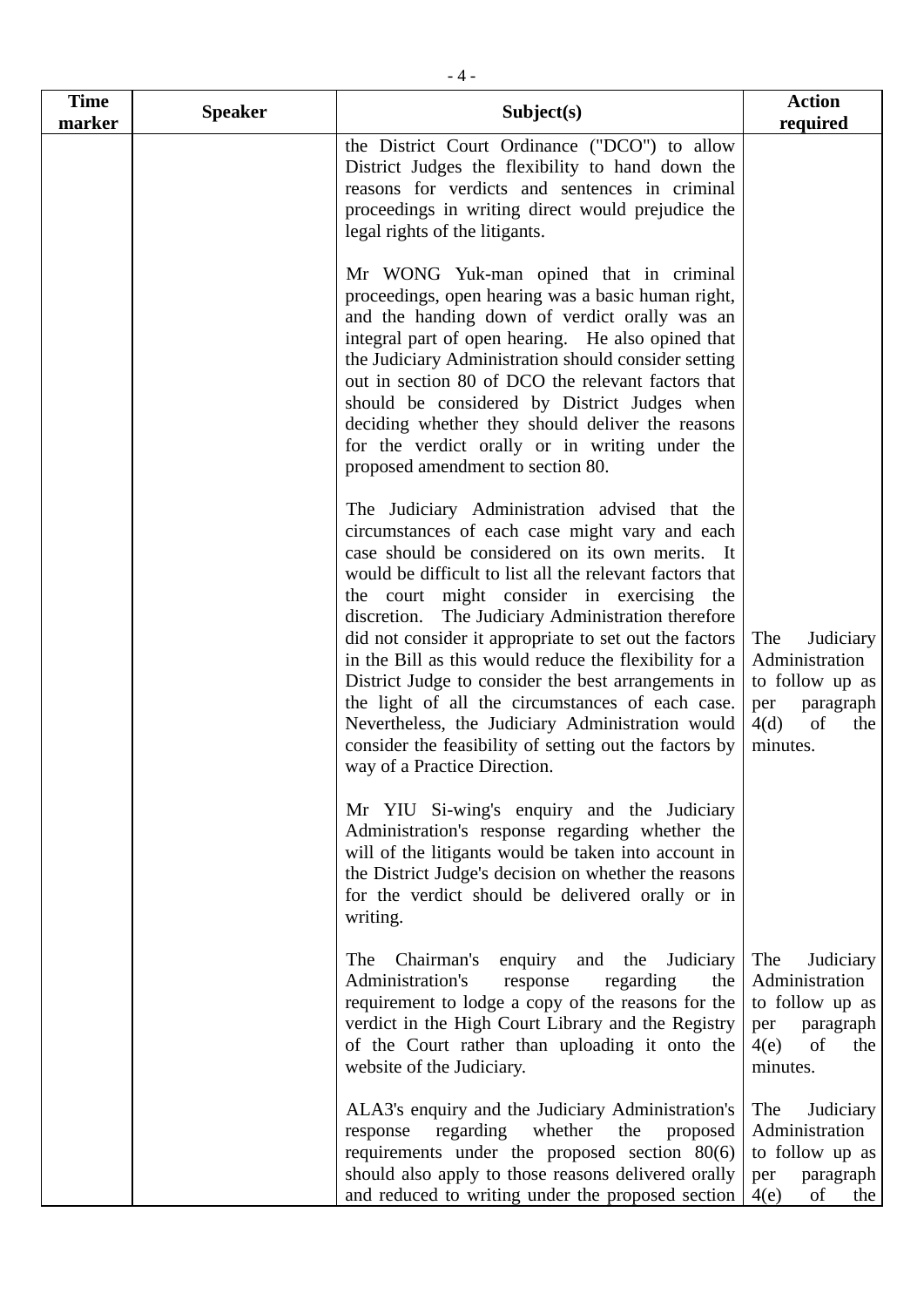| <b>Time</b><br>marker | <b>Speaker</b>                       | Subject(s)                                                                                                                                                                                                                                                                                         | <b>Action</b><br>required |
|-----------------------|--------------------------------------|----------------------------------------------------------------------------------------------------------------------------------------------------------------------------------------------------------------------------------------------------------------------------------------------------|---------------------------|
|                       |                                      | The Chairman opined that it was necessary<br>$80(4)$ .<br>to stipulate in section $80(6)$ the requirement for<br>uploading onto the website of the Judiciary a copy<br>of the reasons delivered in writing and reduced to<br>writing.                                                              | minutes.                  |
| $011201 -$<br>011230  |                                      | <u>Part 5 – Amendments to Hong Kong Court of Final</u><br>Appeal Ordinance (Cap. 484)                                                                                                                                                                                                              |                           |
|                       |                                      | The Bills Committee agreed to defer the scrutiny of<br>Part 5 of the Bill (i.e. abolition of the category of<br>appeal as of right in civil appeals) which needed to<br>be further discussed at the next meeting when the<br>information provided by Judiciary Administration<br>became available. |                           |
| $011231 -$<br>011830  | Chairman<br>Judiciary Administration | <u>Part <math>6</math> – Amendments Relating to Jurisdiction and</u><br>Powers of Labour Tribunal                                                                                                                                                                                                  |                           |
|                       |                                      | Division $1$ – Labour Tribunal Ordinance (Cap. 25)                                                                                                                                                                                                                                                 |                           |
|                       |                                      | Clause $10$ – Section 12 amended (contents of<br>claims)                                                                                                                                                                                                                                           |                           |
|                       |                                      | Members raised no query.                                                                                                                                                                                                                                                                           |                           |
|                       |                                      | Clause $11$ – Section 15 amended (conciliation<br>certificate to be filed)                                                                                                                                                                                                                         |                           |
|                       |                                      | Members raised no query.                                                                                                                                                                                                                                                                           |                           |
|                       |                                      | Clause $12$ – Section 30 substituted                                                                                                                                                                                                                                                               |                           |
|                       |                                      | Members raised no query.                                                                                                                                                                                                                                                                           |                           |
|                       |                                      | Clause $13$ – Section 31 amended (review of awards<br>and orders)                                                                                                                                                                                                                                  |                           |
|                       |                                      | Members raised no query.                                                                                                                                                                                                                                                                           |                           |
|                       |                                      | Clause $14$ – Section 38 substituted                                                                                                                                                                                                                                                               |                           |
|                       |                                      | Members raised no query.                                                                                                                                                                                                                                                                           |                           |
|                       |                                      | Clause $15$ – Section 48 added (Proceedings to<br>which amendments made by Administration of<br><b>Justice (Miscellaneous Provisions) Ordinance 2014</b><br>apply)                                                                                                                                 |                           |
|                       |                                      | Members raised no query.                                                                                                                                                                                                                                                                           |                           |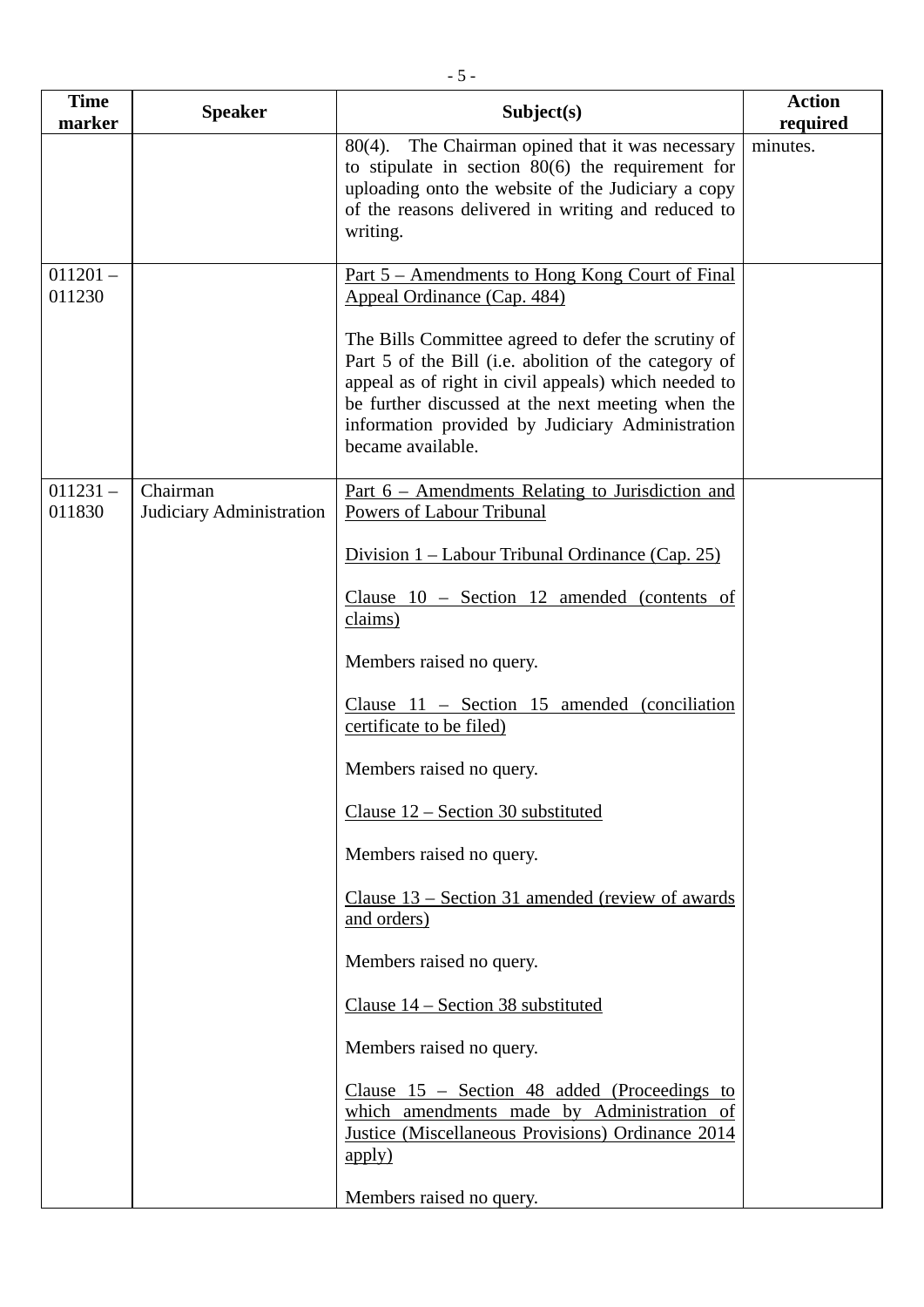| <b>Time</b><br>marker | <b>Speaker</b>                       | Subject(s)                                                                                                                                                                                                     | <b>Action</b><br>required |
|-----------------------|--------------------------------------|----------------------------------------------------------------------------------------------------------------------------------------------------------------------------------------------------------------|---------------------------|
|                       |                                      | Clause 16 - Schedule amended                                                                                                                                                                                   |                           |
|                       |                                      | Members raised no query.                                                                                                                                                                                       |                           |
|                       |                                      | Division 2 – Labour Tribunal (General) Rules (Cap.<br>$25$ sub. leg. A)                                                                                                                                        |                           |
|                       |                                      | Clause $17$ – Rule 12 amended (registration of award<br>or order in District Court                                                                                                                             |                           |
|                       |                                      | Members raised no query.                                                                                                                                                                                       |                           |
|                       |                                      | Division 3 – Labour Tribunal (Forms) Rules (Cap.<br>$25$ sub. leg. C)                                                                                                                                          |                           |
|                       |                                      | Clause 18 - Schedule amended                                                                                                                                                                                   |                           |
|                       |                                      | Members raised no query.                                                                                                                                                                                       |                           |
|                       |                                      | Division 4 – Labour Tribunal (Suitors Funds) Rules<br>(Cap. 25 sub. leg. D)                                                                                                                                    |                           |
|                       |                                      | Clause $19$ – Rule 4 amended (registrar to give<br>receipt)                                                                                                                                                    |                           |
|                       |                                      | Members raised no query.                                                                                                                                                                                       |                           |
|                       |                                      | Clause 20 - Schedule amended                                                                                                                                                                                   |                           |
|                       |                                      | Members raised no query.                                                                                                                                                                                       |                           |
| $011831 -$<br>012400  | Chairman<br>Judiciary Administration | <u>Part 7 – Amendments Relating to Suitors' Funds</u>                                                                                                                                                          |                           |
|                       | ALA3                                 | Division 1 – High Court Ordinance (Cap. 4)                                                                                                                                                                     |                           |
|                       |                                      | Clause $21$ – Section 20A amended (property which<br>may be charged)                                                                                                                                           |                           |
|                       |                                      | Members raised no query.                                                                                                                                                                                       |                           |
|                       |                                      | Clause $22$ – Section 57 amended (rules concerning<br>deposit, etc. of moneys, etc. in High Court)                                                                                                             |                           |
|                       |                                      | Members raised no query.                                                                                                                                                                                       |                           |
|                       |                                      | ALA3's enquiry and the Judiciary Administration's<br>response regarding the arrangements for the<br>preservation of securities and movable properties in<br>the first-instance courts (e.g. the Court of First |                           |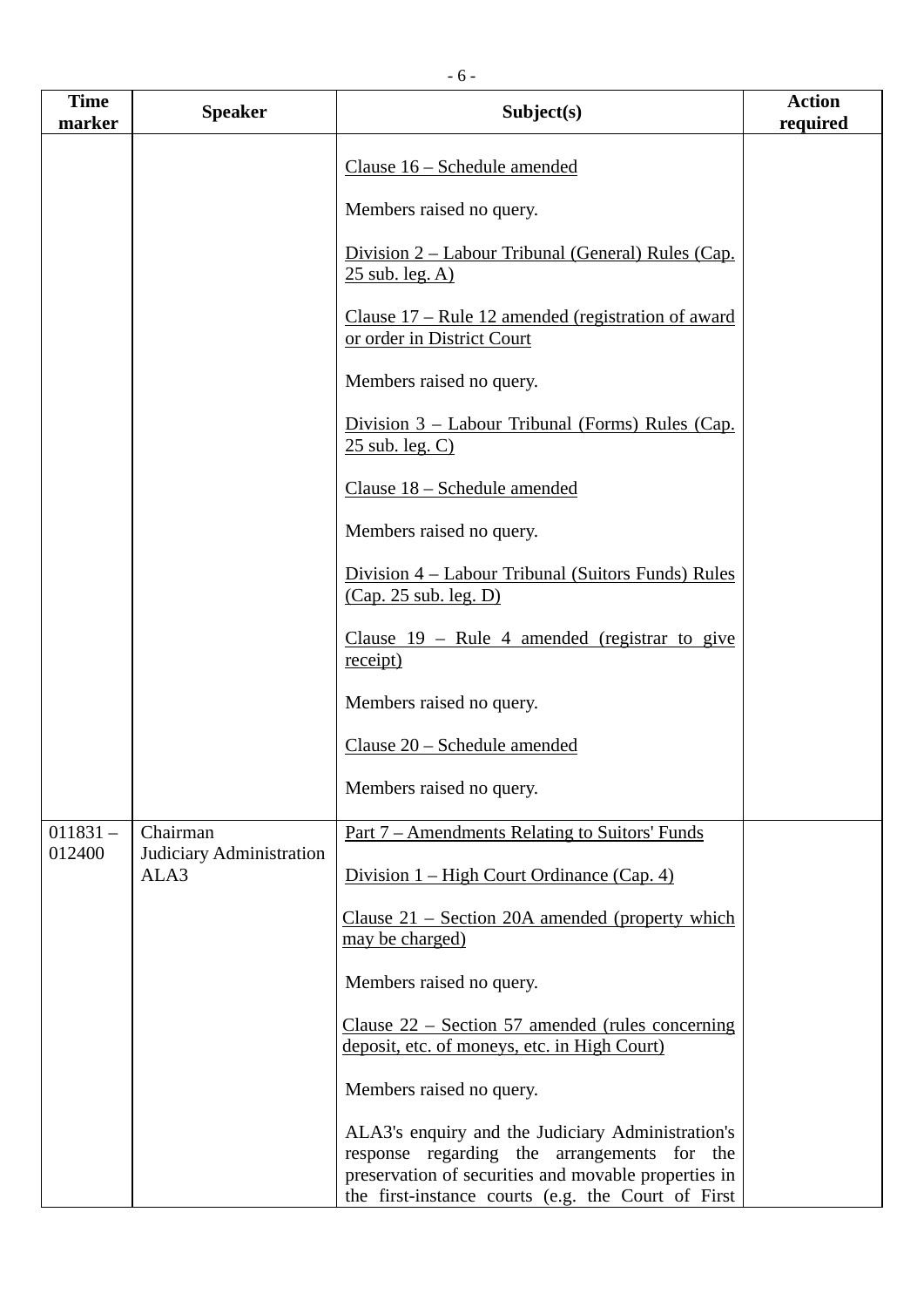| <b>Time</b><br>marker | <b>Speaker</b>                       | Subject(s)                                                                                                                                                                                                                                                                                       | <b>Action</b><br>required |
|-----------------------|--------------------------------------|--------------------------------------------------------------------------------------------------------------------------------------------------------------------------------------------------------------------------------------------------------------------------------------------------|---------------------------|
|                       |                                      | Instance) for cases brought before the Court of<br>Final Appeal.                                                                                                                                                                                                                                 |                           |
| $012401 -$            | Chairman                             | Division 3 – Lands Tribunal Ordinance (Cap. 25)                                                                                                                                                                                                                                                  |                           |
| 012900                | Judiciary Administration<br>ALA3     | <u>Clauses 23 and 28 – Section 10AA and Section 40A</u><br>added (Suitors' Funds Rules)                                                                                                                                                                                                          |                           |
|                       |                                      | Members raised no query.                                                                                                                                                                                                                                                                         |                           |
|                       |                                      | ALA3's enquiry and the Judiciary Administration's<br>response regarding whether the execution of orders<br>referred to in the new section $40A(1)(c)$ of the<br>HKCFAO and section $10AA(1)(c)$ of the LTO was<br>intended to be confined to that affecting or relating<br>to the suitor's fund. |                           |
| $012901 -$<br>012939  | Chairman<br>Judiciary Administration | Clause 24 – Section 45 amended (Chief Justice may<br>make rules)                                                                                                                                                                                                                                 |                           |
|                       |                                      | Members raised no query.                                                                                                                                                                                                                                                                         |                           |
|                       |                                      | Division 4 – District Court Ordinance (Cap. 336)                                                                                                                                                                                                                                                 |                           |
|                       |                                      | Clause $25$ – Section $52AA$ amended (property<br>which may be charged)                                                                                                                                                                                                                          |                           |
|                       |                                      | Members raised no query.                                                                                                                                                                                                                                                                         |                           |
|                       |                                      | <u>Clause 26 – Section 73 amended (Suitors' Funds</u><br>Rules)                                                                                                                                                                                                                                  |                           |
|                       |                                      | Members raised no query.                                                                                                                                                                                                                                                                         |                           |
|                       |                                      | Division 5 – Small Claims Tribunal (Cap. 338)                                                                                                                                                                                                                                                    |                           |
|                       |                                      | <u> Clause 27 – Section 36 amended (Chief Justice may</u><br>make rules)                                                                                                                                                                                                                         |                           |
|                       |                                      | Members raised no query.                                                                                                                                                                                                                                                                         |                           |
|                       |                                      | Division 6 - Hong Kong Court of Final Appeal<br>Ordinance (cap. 484)                                                                                                                                                                                                                             |                           |
|                       |                                      | Clause 28 - Section 40A added (Suitors' Funds<br>Rules)                                                                                                                                                                                                                                          |                           |
|                       |                                      | Members raised no query.                                                                                                                                                                                                                                                                         |                           |
|                       |                                      |                                                                                                                                                                                                                                                                                                  |                           |